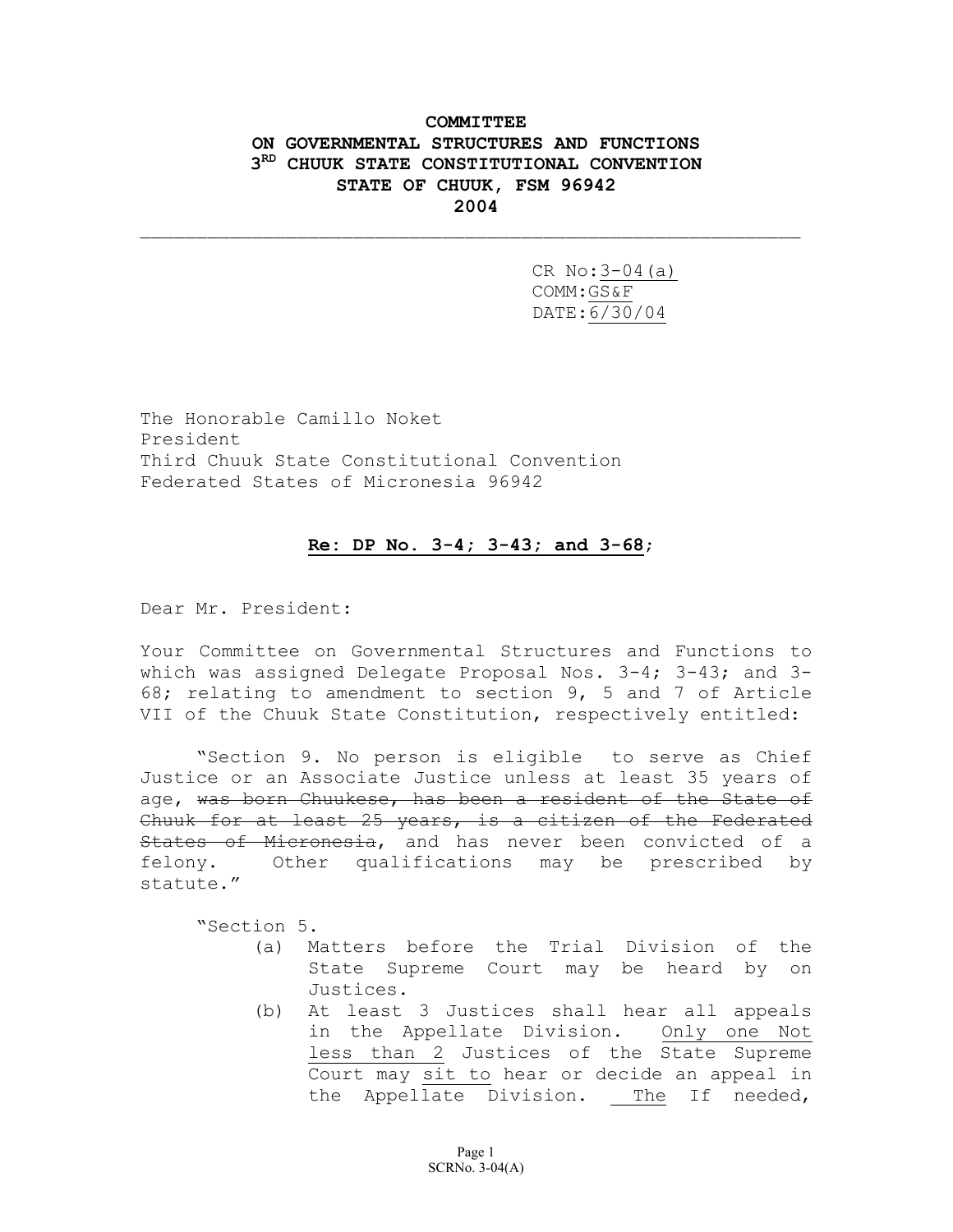other members of the appellate panel shall be temporary justices appointed pursuant to section 7 for the limited purpose of hearing the appeal. Decisions shall be by concurrence of a majority of the Justices sitting on the appeal panel, but a single Justice may make necessary orders concerning any appeal for want of jurisdiction, concerning failure to take or prosecute the appeal in accordance with applicable law and procedure, or at the request of any party in the case No. Justice my hear or decide an appeal of matter heard by such Justice in the Trial Division, and any party in a case may disqualify one or more of the Justices of the State Supreme Court sitting in the Appellate Division. To complete an appellate panel, the Chief Justice may appoint as temporary Justices, for the limited purpose of hearing the appeal, a Justice of the Supreme Court of the Federate States of Micronesia, a judge of a court of another state of the Federated States of Micronesia , or a qualified attorney in the State of Chuuk. If the Chief Justice is a member of the appellate panel, or is so removed or disqualified, the most senior Associate Justice who has not been removed or disqualified from the case shall appoint the temporary Justices."

"Section 7. The Governor shall nominate and appoint, with the advice and consent of the Senate, the Chief Justice and Associate Justices of the State Supreme Court , who shall hold their offices during good behavior. The Governor shall appoint, with the advice and consent of the Legislature, a roster of qualified lawyers under section 9 who may be appointed by the Chief Justice to sit on the Trial or Appellate Divisions in case of conflict of interest or disqualification of all Justices. The Legislature shall prescribe by statute for the appointment and removal of the judges of inferior state courts and municipal courts."

**begs leave to report as follows:** 

#### I. **RECOMMENDATIONS**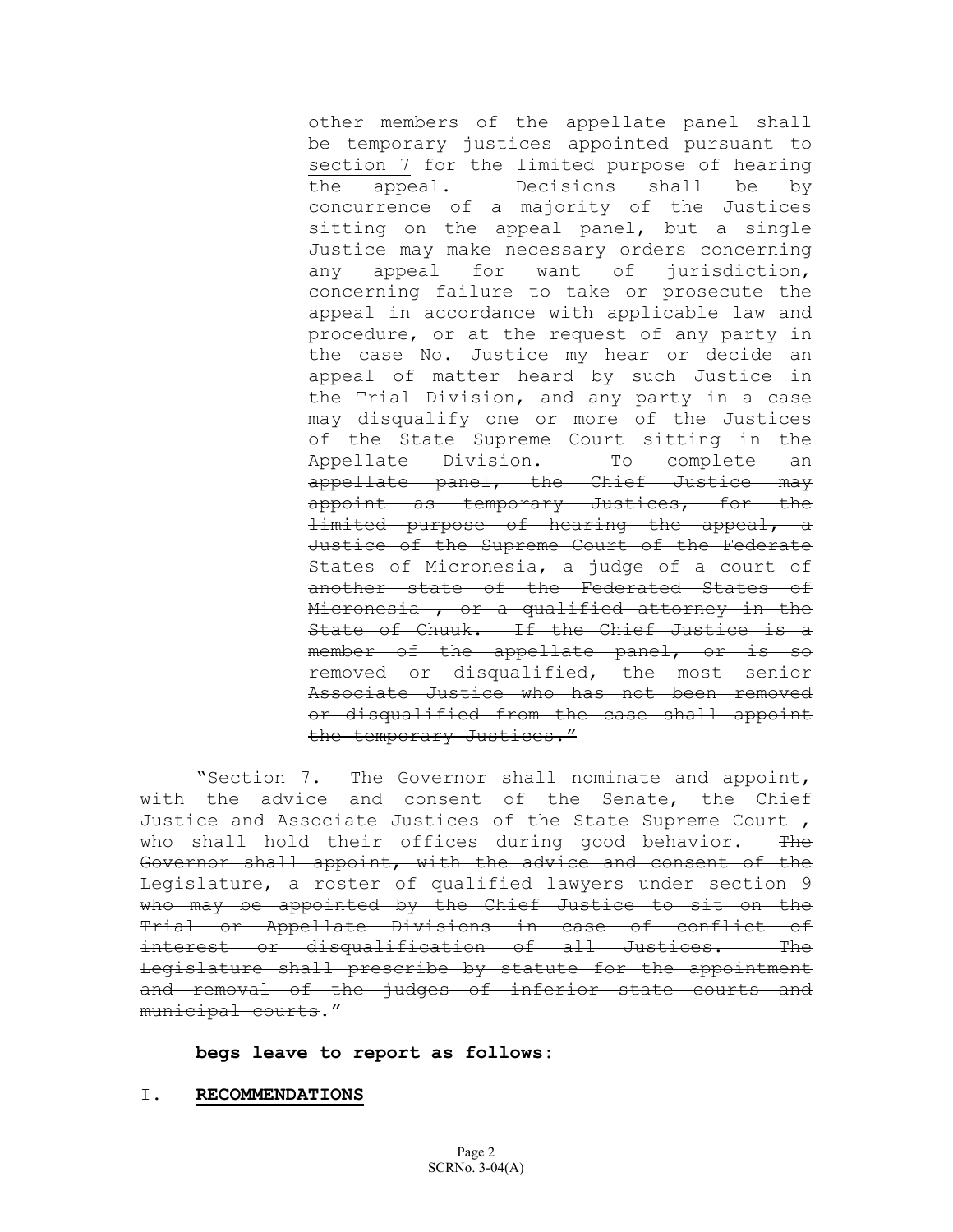Your Committee wishes to recommend adoption of the report and the committee proposals.

# II. **Analysis**

### **A. Purpose**.

1. The intent of the DP No.3-4; is to open up the State Supreme Court to applicants for justice positions from other places other than Chuuk State and the FSM.

2. The intent of the DP No.3-43; is to reverse the set up Justices on an appeal, one from Chuuk State Supreme Court, and 2 from outside.

3. The intent of the DP No. 3-68; is to provide a roster of standby Justices who can sit on a case, either at the Trial or Appellate Division, when there is shortage of Justices due to conflict of interest or disqualification, so that trial or appeal cases do not stop just because the Chuuk State Supreme Court does not have Justices on hand.

## **B. History**

Delegate Proposal No. 3-4; was introduce in plenary session of the Convention on February 3, 2004 by the Mortlocks Delegation to the Chuuk State Convention. Delegate Proposals 3-43 and 3-68 were introduced by Delegate Jack Fritz on February 6 and 10, 2004. Subsequent Committee hearings conducted on the following proposals enabled the Committee to deliberate relating to these delegate proposals, and came up with the following findings.

### **C. Findings.(Re:DP No.3-4)**

Cultural influence. It was brought to the attention of the Committee that there have been fears of having Chuukese Justices whose decisions, mostly regarding criminal offenders, could be easily influenced by the culture. It is also an intent of the proposal that criminal offenders must be punished to the maximum possible under the law. It was cited as a common knowledge that local justices are usually swayed or persuaded not to give maximum penalties to criminal offenders in the past. Some sentences were lenient, while others were of a surprising nature. It is the strong conviction of the introducers that foreigners who become justices of the Chuuk State Supreme Court would not be influenced and give out sentences in favor of defendants in criminal proceedings. There was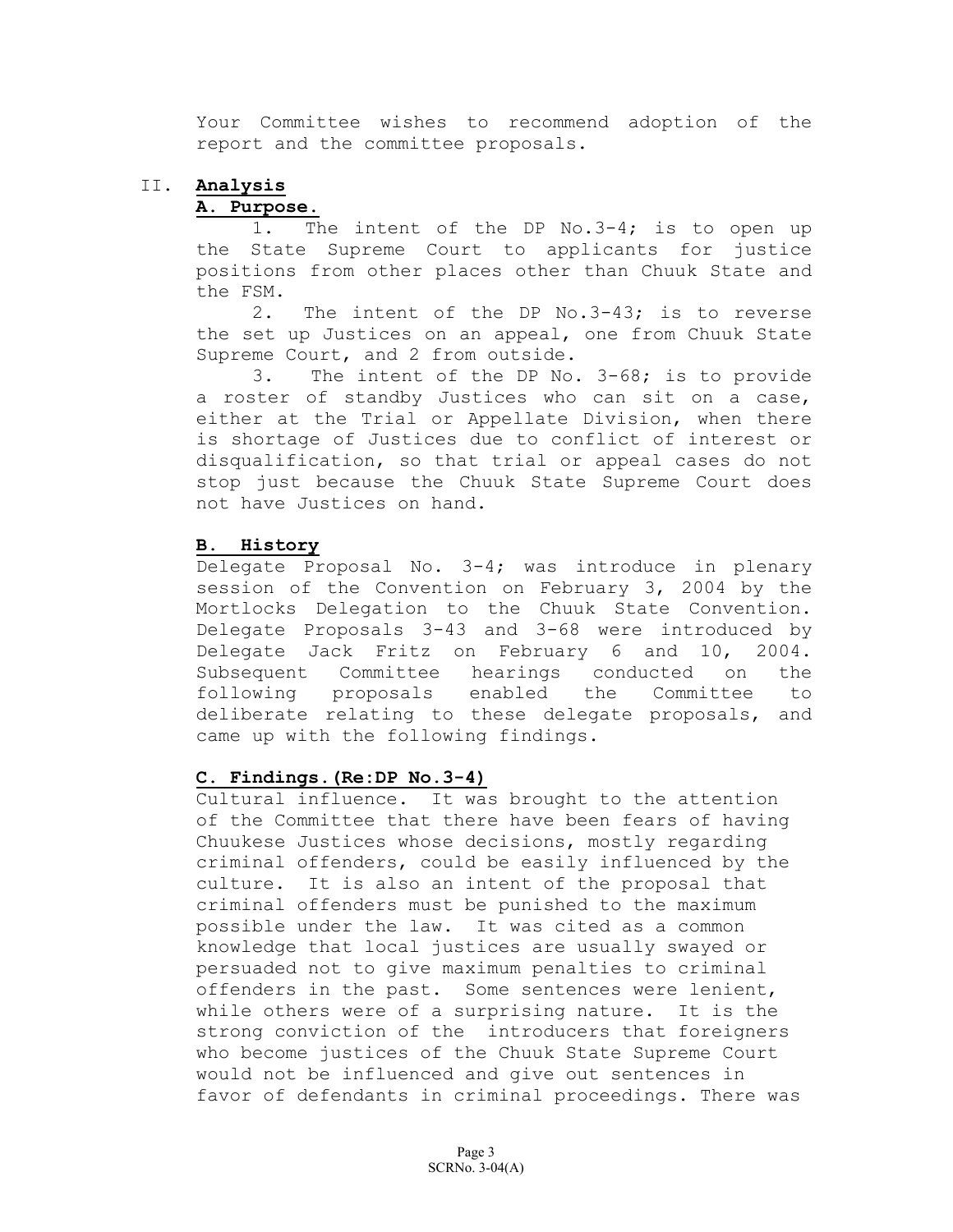no indication that this problem is experienced in civil cases. In the recent past, there serious cases that defendants managed to get away fro receiving penalties as provided by law due to cultural interference or influence. The local justices, respecting the feelings associated with the ways our culture plays relating to forgiveness of defendants, yield to what were being sought culturally. Such results are not greatly accepted by the general public who have no art in the process except to watch on with mounting frustration.

Findings (Re DP No. 3-43)

This particular delegate proposal emphasized the same qualifications to be applied to all Justices of the State Supreme Court and also attempts to change the current set up of our Appellate Division: "Emon Re-Chuuk; ruemon reekis" changing to "Emon re-ekis; ruemon re-Chuuk" to sit on the Appellate Division. Only in Chuuk could we find such set up. This proposal respectfully wishes to convey that having two local Justices and one form outside sit on an appeal panel has more advantages than disadvantages. For one thing, the chuukese or local Justices know more about Chuuk, the people, their custom and tradition. They even know our tastes. Foreigners do not. They know the law they would apply in hearing cases and have a very tunnel vision of Chuuk State Supreme Court would bear all financial costs. For how long? We are not so sure only to say that it is an on going process today and in the future if no change takes place.

Findings (Re: DP No. 3-68)

It is very important to note the important roles temporary Justices play on our lives when they issue decisions of major significance from the bench. The Chief Justice and Associate Justices of Chuuk State Supreme Court are subject to constitutional requirements, that they be nominated by the Governor and consented by the Legislature before they play their judicial roles. Reality does not always go hand in hand with that constitutional guideline when, for instance, certain lawyers working for the State Supreme Court were appointed as temporary Justices because our own Jutices were banned from doing so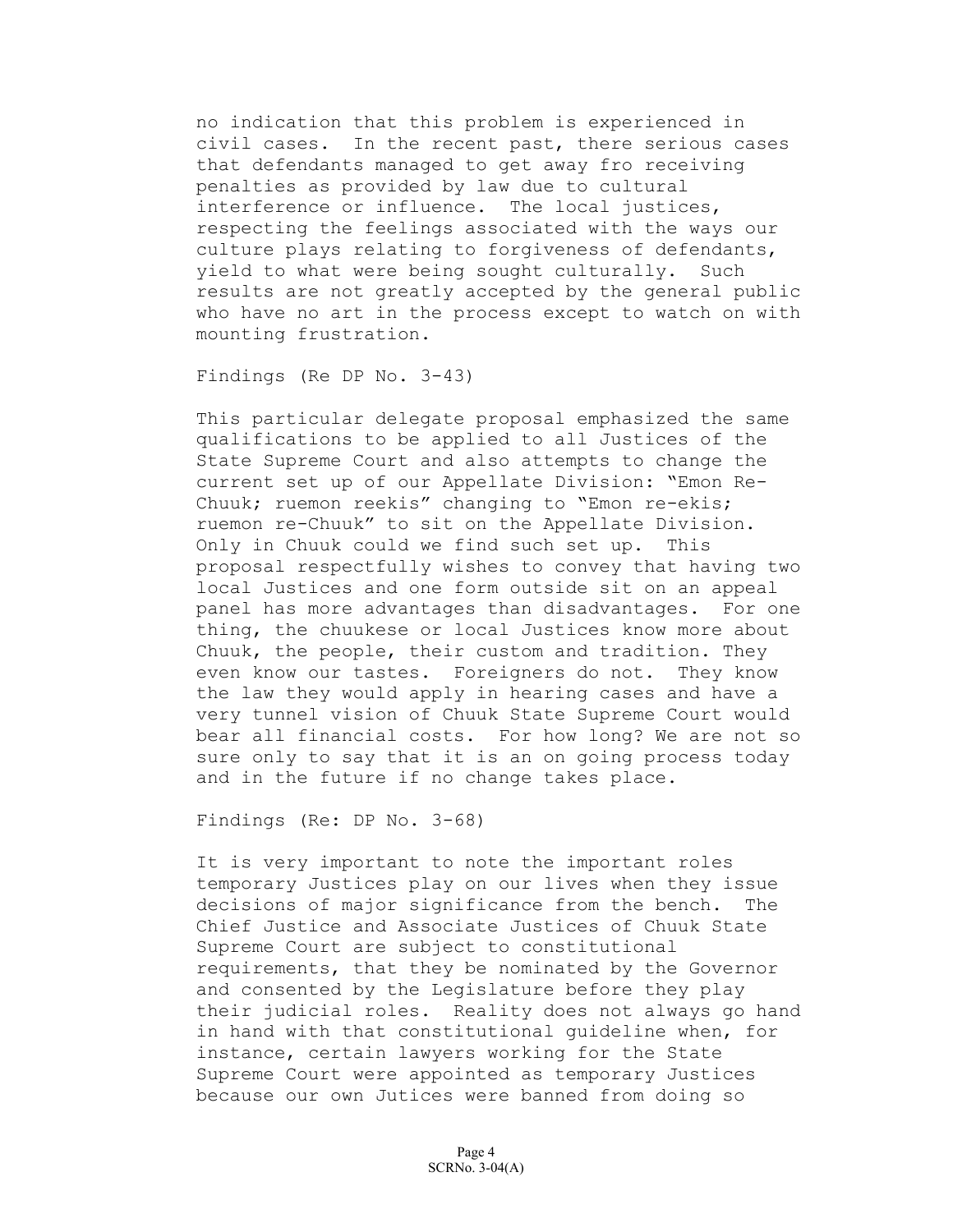because of the inevitable problems one or some of them would face: CONFLICT OF INTEREST OR DISQUALIFICATION. There is no guarantee that this Committee finds that future Justices of the State Supreme Court are not going to be subjected to the same grounds for disqualification. Because temporary Justices are to hear cases instead, under such special circumstances, it is therefore proper that they be subject to the same process, nominated by the Governor and with consent by the Legislature.

It is the intent of this proposal that a solution be provided to solve, at least to a minimum, the problem confronting the Judiciary Branch of Chuuk State Government. A roster of Justices, preferably Chuukese, who shall be nominated by the Governor and consented by the Legislature to hear cases in the State Supreme Court. We can call them, for simplicity purposes, Standby Justices. Their qualifications shall be the same as provided in section 9 of Article 7. It is up to the Legislature to decide how many shall be nominated and for how long their term would be. At a time when the sitting Justices are confronting problems and that they could to hear a case, the Chief Justice may then refer to the Roster of Justices and picks out the number needed for such case or cases. In short, availability of Temporary Justices who were nominated by the Governor and consented by the Legislature greatly assures the people that their cases may not be delayed because of unavailability of Justices in Chuuk.

Because of financial consideration, Chuuk State Supreme Court would let them know though available means to communicate that they come on such a date to hear a case be it at the Trial Division or Appellate Division. If for instance, the Justice is living on Weno, then a phone call t his home would do. If on the other islands, written communications would do. However, if in Pohnpei, Yap, Guam or Papua New Guinea, a plane ticket would do. The farther a Justice lives, the grater the cost.

Finally, but not the least, the FSM Constitution, Chuuk State Constituion, and perhaps most of our Munciipal constitutions mandate and fully support that court decisions be made and give due consideration to